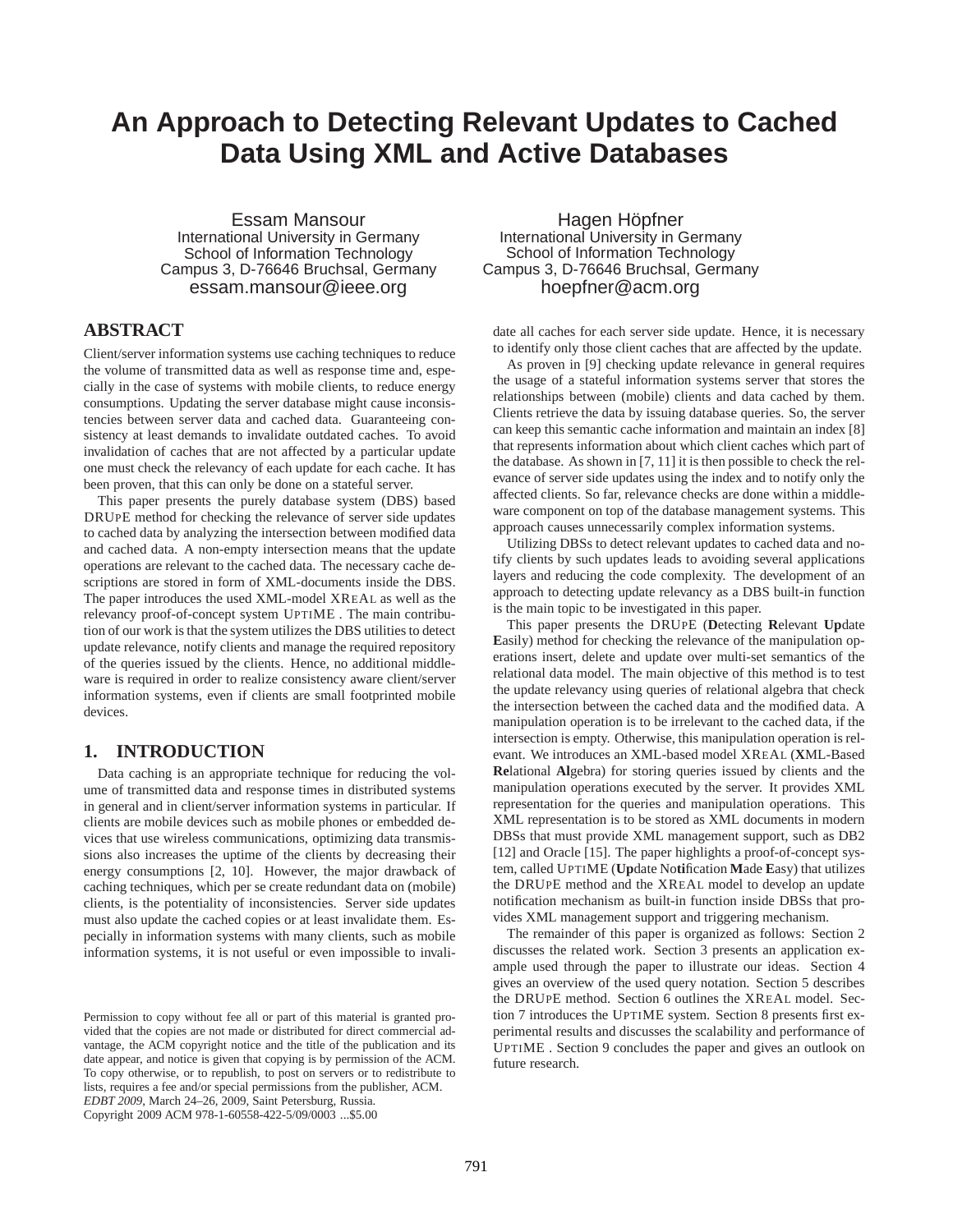## **2. RELATED WORK**

Finding irrelevant updates strongly overlaps with the theory of incremental view updates [1]. In fact, cached data can be considered to be a (materialized) view over a global database. Many algorithms have been developed in order to check the relevance or irrelevance of modifications to the global DB by comparing the queries (views) to a query that would result in the updated tuples on a semantic level. There are two major drawbacks with these approaches: language limitations and the empty set problem.

The algorithms utilize the query containment problem (QCP) [3]. Therefore, they have similar limitations. In [17] it was shown that the QCP is undecidable for arbitrary calculus queries, for arbitrary queries in the relational algebra, and for logical query languages  $[16]$ <sup>1</sup>. However, [3] gives the proof that QPC is decidable but NPcomplete for conjunctive queries. Also, other subsets of these conjunctive queries were researched, and there are subsets with better QCP complexity but these approaches lead to stricter restrictions to the query language.

The empty set problem [9] results from the fact that QPC is defined on the result sets: a query  $Q_2$  contains a query  $Q_1$  if, for each database state, the result of  $Q_1$  is a subset of the result of  $Q_2$ . From the set theory we know, that the empty set is a subset of every set. Therefore, if for example a delete would not delete anything (e.g. the tuples that should be deleted are not in the relation), then the result would be an empty set (that is contained anyway). The system would notify the client about an update that did not change anything.

Besides these more general researches there exist papers dedicated to the incremental view update problem. [13] consider inserts and deletes in combination with horizontal database fragments. Therefore, they do not allow projections. Inserts, deletes and modifications are considered in [1]. However, the approach is limited to equal-joins and do not support self-joins. Algorithms that use logical query languages typically forbid negations [4].

The solution for overcoming the limitation of a purely semantic relevance check is to analyze the database extension and not only the database intension. In [9] we introduced an approach that calculates test queries based on the query predicates and the modification operations. The test queries are executed on the database. Their result sets show the relevance or irrelevance of the update for the whole query. By splitting the queries into predicates it is possible to optimize the relevance check for systems with many partially overlapping queries by testing them in parallel. However, the tests in [9] are based on the set semantics (SELECT DISTINCT) of the relation algebra that is "uncommon" in most application scenarios. Some ideas on testing update relevance under multiset-semantics have been published in [7]. Furthermore, [6] show, that the test query idea can also be used for handling update relevance checks of context aware queries. However, all these approaches implement the update relevance test as middle-ware component but do not utilize the services, functions and build-in features of modern database management systems.

## **3. AN APPLICATION EXAMPLE**

The cinema database introduced in this section is used as an application example to demonstrate the ideas of our work and evaluate the UPTIME system. The cinema database as shown in Figure 1 conceptually consists of four entities, *cinema, auditorium, location* and *movie*. In this paper, the used queries and manipulation operations are applied to the tables representing the entities *cinema* and *location*. These tables are *cinema\_tab* and *location\_tab*. The ta-

<sup>1</sup>based on [14]

bles in Figure 2 show sample data of *cinema\_tab* and *location\_tab* respectively. As they show, there are two cinemas belong to Karlsruhe and other two belong to Bruchsal.



**Figure 1: The ER diagram of the cinema database.**

| The cinema table |              |     |                |             |                   |
|------------------|--------------|-----|----------------|-------------|-------------------|
| CID              | <b>CNAME</b> | LID | <b>HOTLINE</b> | <b>RATE</b> | <b>RENEWED ON</b> |
| 9901             | Cineplex     | 101 | 111999777      |             | 1999              |
| 9902             | Filmpalast   | 102 | 111888777      |             | 2000              |
| 9903             | City-Kinos   | 103 | 111333777      |             | 1999              |
| 9904             | <b>7.70</b>  | 101 | 111555777      |             | 1999              |

| The location table |                 |                  |             |
|--------------------|-----------------|------------------|-------------|
| LID                | PLACE           | <b>STREET</b>    | POSTAL CODE |
| 101                | <b>Bruchsal</b> | Bahnhofstr       | 76646       |
| 102                | Karlsruhe       | <b>Brauerstr</b> | 76131       |
| 103                | Karlsruhe       | Kaiserstr        | 76131       |

**Figure 2: Example extensions of some cinema database tables**

#### **4. QUERY REPRESENTATION**

In mobile information systems, applications generate queries and send them to the server. Therefore, there is no need to support descriptive query languages, such as SQL. Queries are to be represented in a useful way for storage and retrieval. The relational algebra representation [5] is an efficient way to represent queries over data stored in relational database.



**Figure 3: The relational algebra of** *QCL*

The query notation used in this paper is the notation of the relational algebra operators, such as selection  $(σ)$ , join  $(∞)$ , projection  $(\pi)$  and rename  $(\rho)$ . Assume a mobile client issued the query *QCL* to know the name, street, and hotline of cinemas in Karlsruhe, whose postal code is 76131, where the rate of the cinema is greater than four. Figure 3 shows a relational algebra of *QCL*.

A relational algebra query tree might have several equivalent relational algebra trees due to the use of algebraic properties for query optimization [5]. For example, the relational algebra expression of the query *QCL*, shown in Figure 3, has the following predicates:

- a selection predicate (*SP*), such that *ctab.RATE* is one of the attributes of the previously renamed relation *cinema\_tab*, and *ltab.Postal\_Code* is an attributes of the also previously renamed relation *location\_tab*.
- a join predicate (*JP*), such that *ctab.LID* is an attribute in *cinema\_tab* and *ltab.LID* comes from *location\_tab*.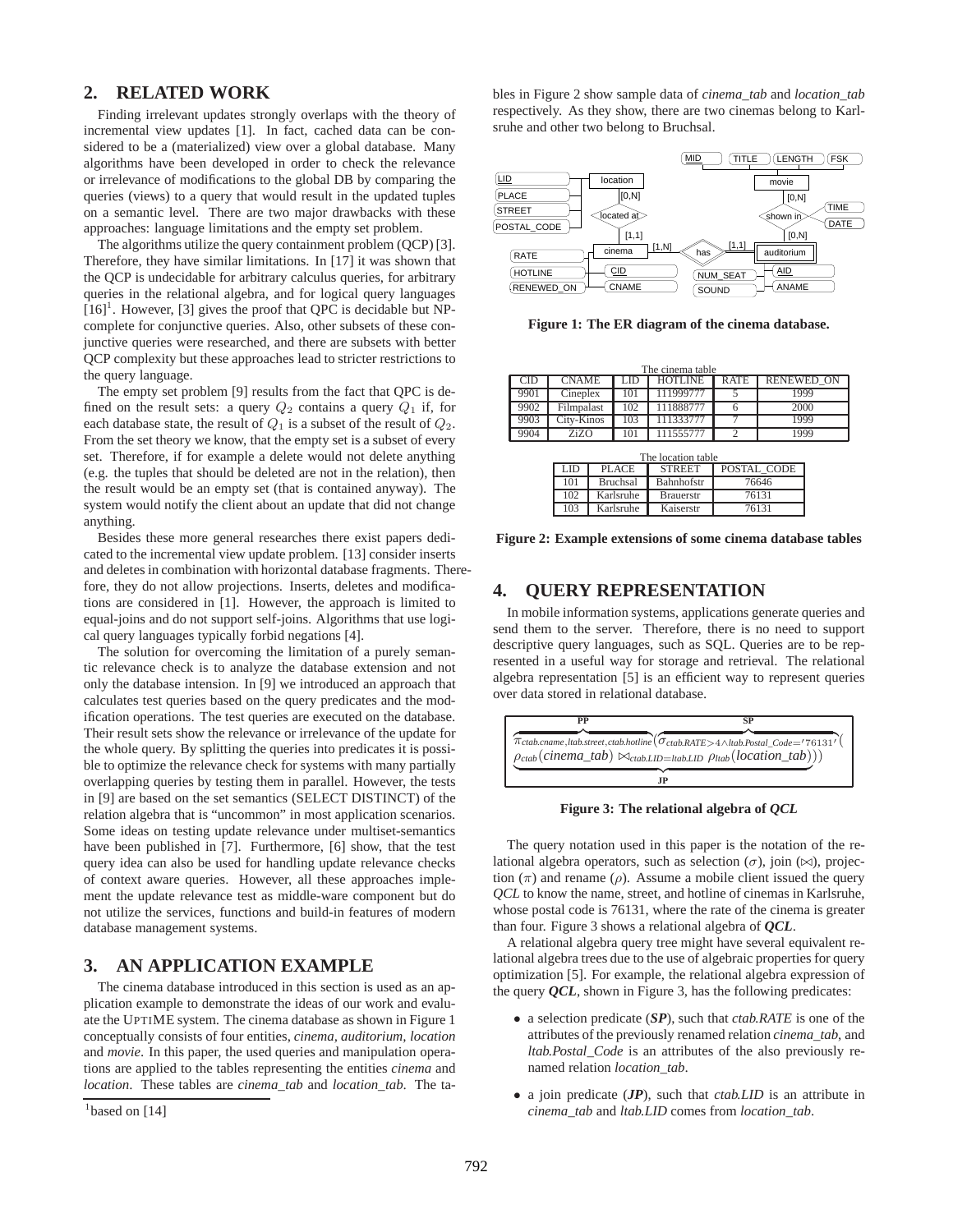• a projection predicate (*PP*), such that *ctab.cname* as well as *ctab.hotline* are attributes of the relation *cinema\_tab*, and *ltab.street* is an attribute of *location\_tab*.

In relational algebra, selection and projection operators could be pushed inside a join operation under certain condition [5]. We can push a selection inside a join, since it involves only attributes of one relation. Moreover, pushing a projection operation inside a join requires that the result of the projection contain the attributes used in the join. Figure 4 shows an equivalent relational algebra expression for the one shown in Figure 3 according to the algebraic properties for query optimization.

| $(\pi_{ctab. \text{cname},ctab. \text{hotline},ctab. \text{LID}}(\sigma_{ctab. \text{RATE}>4}(\rho_{ctab}(cinem\overline{a\_tab}))))$ |
|---------------------------------------------------------------------------------------------------------------------------------------|
| $\bowtie$ <sub>ctab</sub> <i>LID</i> = <i>ltab LID</i>                                                                                |
| $(\pi_{\text{ltab.street, \text{ltab.}LID}}(\sigma_{\text{ltab.}Postal\_Code='76131'}(\rho_{\text{ltab}}(location\_tab))))$           |

#### **Figure 4: An equivalent relational algebra for the** *QCL* **query.**

In order to support our method for detecting relevance update, it is more efficient to store queries in the form of a set of relations restricted to specific rows and attributes and a set of join predicates. Therefore, it is assumed that queries are to be generated by an application in such form. Generally, any SQL query could be mapped into relational algebra expression, such that the selection and projection operation are pushed inside the join operation. Consequentially, we can easily utilize our method with several mobile information systems, in which relational data is queried by mobile clients.

| M <sub>01</sub> | <b>insert into</b> cinema tab(cid, cname, lid, hot line, rate, renewed on)<br>values(9905, 'Cineplex', 102, '111333888', 7, 2004); |  |
|-----------------|------------------------------------------------------------------------------------------------------------------------------------|--|
| MO2             | delete from cinema tab where $CID = 9903$                                                                                          |  |
| M <sub>03</sub> | <b>update</b> cinema tab set hotline = $'0721-2059-333'$ where cid = 9902                                                          |  |
| MO4             | <b>update</b> cinema tab set RATE = 7 where renewed on = 1999                                                                      |  |
| MO5             | <b>update</b> cinema tab set $LID = 101$ where renewed on < 2000                                                                   |  |

**Figure 5: Manipulation operations over** *cinema\_tab*

In the example scenario it is assumed that the server is to execute several manipulation operations over *cinema\_tab*. The first operation inserts a new cinema, whose id, name, hotline, rate are 9905, Cineplex, 111333888 and seven, respectively. This cinema is located in Karlsruhe and was renewed in 2004. The second operation deletes the cinema tuple, whose id is 9903. The third operation modifies the hotline of the cinema tuples, whose id is 9902, to 0721-2059-333. The fourth operation updates the rate of the cinema tuples, which were renewed on 1999, to seven. The fifth operation relocates the cinemas, which renewed before 2000, to a location with the id 101. Figure 5 depicts the SQL DDL statements corresponding to these manipulation operations.

# **5. DRUpE: A METHOD FOR CHECKING UPDATE RELEVANCY**

The DRUPE  $2$  detects the relevance of insert, delete and update operations over multiset semantics of the relational data model. The main idea is to check the intersection between modified data and cached data, which is a result of specific queries. A non-empty intersection means that the update operations are relevant to cached data. The method retrieves the data of the intersection using a query/queries constructed from the manipulation operations and the queries, whose result is cached on at least one client.

## **5.1 Test the relevance of inserts**

We use the SOL insert construct INSERT INTO relation (column1, [column2, ... ]) VALUES (value1, [value2, ...]) for adding a new tuple into a relation. The number of columns and values must be the same. If a column is not specified, the default value for the column is used.



**Figure 6: The effect of an insert operation on cached data.**

Figure 6 illustrates the effect of an insert statement on the cached data. That effect is represented by the intersection (*D1*) between the inserted data and the cached data. The data that belongs to the intersection *D1* is data to be considered in the result of queries issued previously by mobile clients. Therefore, the insertion is a relevant manipulation operation, if the intersection *D1* is not empty. Consequentially, the mobile clients should be notified to update their cached data. The intersection is to be not empty if and only if the new inserted tuple is matching the selection and join predicates of a query regardless<sup>3</sup> the content of the projection predicate.

Assume the insert statement (*MO1*), shown in Figure 5, is to be executed on the server. The intersection *D1* could be retrieved using a relational algebra query constructed from the insert statement, *MO1*, and a query whose result is cached on at least one mobile client. For example, the intersection *D1* of the data inserted by *MO1* and the cached data produced by the query *QCL* could be retrieved by the query *QIns*:

σ<sup>7</sup>>4∧*ltab.Postal\_Code*=′76131′∧102=*ltab.LID*(ρ*ltab*(*location\_tab*))

The selection predicate in *QIns* is constructed as follows:

- 7 > 4 results from the selection predicate of the query *QCL* by replacing the attribute *RATE* with its corresponding value in the inserted tuple of the operation number *MO1* shown in Figure 5.
- 102 = *ltab.LID* is constructed from the join predicate of *QCL* by replacing the attribute *ctab.LID* with its corresponding value in the inserted tuple of the operation number *MO1* shown in Figure 5.
- *ltab.Postal\_Code*  $=$  '76131' is the rest of the selection predicate of *QCL* and associated with the un-manipulated relation(s), in this case *location\_tab*.

The general algorithm to check whether the relevance of an insertion is as follows: If the modified relation *MR* was not queried by at least one client, then this insertion is not relevant to cached data. Otherwise for each query *CQ* retrieving data from *MR* do:

- 1. if the attributes of the selection predicate or the join predicate do not have a value in the insert statement, then this insertion is not relevant to cached data.
- 2. else construct from the selection predicates of *CQ* new selection predicates *NSP1* by replacing the attributes with their corresponding value in the insert statement, then map the join predicates of *CQ* into selection predicates *NSP2* by replacing the attributes with their values in the insert statement.

<sup>3</sup>This only holds for the multiset semantics of the relational algebra.

<sup>2</sup> the acronym stands for **D**etecting **R**elevant **Up**date **E**asily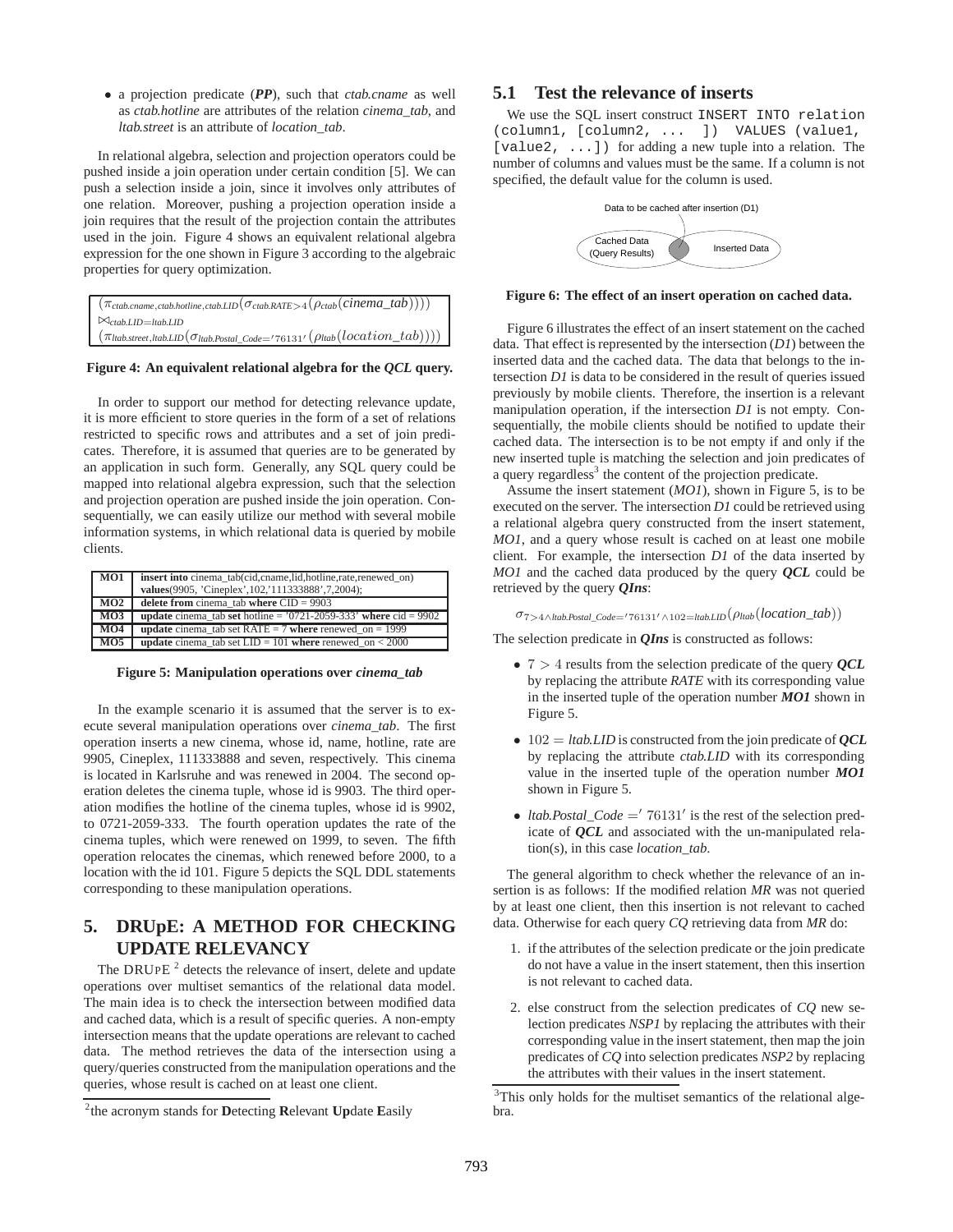- 3. construct a query by removing *MR* from the original query issued by a mobile client and replacing the selection and join predicates related to *MR* with the new selection predicates *NSP1* and *NSP2* to check the intersection *D1*.
- 4. if the result of the constructed query is non empty result, return the ID of the client who issues the query *CQ*.

## **5.2 Test the relevance of deletes**

We use the SQL delete construct DELETE FROM relation [WHERE condition] for removing rows from a relation. Any row that matches the WHERE condition will be removed from the relation.



**Figure 7: The effect of a delete operation on cached data.**

Figure 7 illustrates the effect of a delete statement on the cached data. That effect is represented by the intersection (*D1*) between the deleted data, which matches the WHERE clause *WClause* and the cached data, which represents queries results. The data that belongs to the intersection *D1* is data to be removed from the result of queries issued previously by mobile clients. Hence, the deletion is a relevance update operation, if the intersection *D1* is not empty. Consequentially, the mobile clients should be notified to update their cached data. The intersection is to be not empty if and only if the deleted rows match the selection (*SP*) and join (*JP*) predicates of a query regardless the content of the projection predicate. The data of this intersection is to be retrieved by a query that picks rows matching the *WClause* of the deletion and the predicate *SP* and *JP* of the query.

Assume the delete statement *MO2*, shown in Figure 5, is to be executed on the server. The intersection *D1* could be retrieved using a relational algebra query constructed from the delete statement and a query whose result is cached on at least one mobile client. For example, the intersection *D1* of the data deleted by *MO2* and the cached data produced by *QCL* could be retrieved by the query *QD*:

$$
\sigma_{\text{ctab.CID}} = 9903 \land \text{ctab.RATE} > 4 \land \text{ctab.Postal\_Code} = '76131'
$$
  

$$
(\rho_{\text{ctab}}(\text{cinema\_tab}) \bowtie_{\text{ctab.LID}} = \text{tab.LID} \rho_{\text{ltab}}(\text{location\_tab})
$$

The query *QD* consists of the selection predicates: *P1*) and *P2*), and a join predicate  $\mathbb{M}_{ctab,LID}$  =  $_{ltab,LID}$  such that: *P1* is the WHERE clause of the delete statement, *P2* and the join predicate are the selection predicate and join predicate of the query *QCL*.

Before deleting the rows matching the WHERE clause, we check whether the result of the query *QD* is empty or not. If the result is not empty, then the deletion is a relevant manipulation operation, and the clients issuing the queries, which retrieve data from the modified relation, should be notified.

The general algorithm to check whether a delete operation is relevant to cached data or not is as follows:

- if the modified relation *MR* was not queried by at least one client, then this deletion is not relevant to cached data.
- else if the delete statement does not have a WHERE clause, then this deletion is a relevant manipulation operation,
- else for each query *CQ* retrieving data from the relation *MR* do
	- 1. construct a query by adding the WHERE clause of the delete operation to the selection predicate of the query *CQ* to check the intersection.
	- 2. if the result of the constructed query is non empty result, return the ID of the client who issues the query *CQ* to be notified.

#### **5.3 Test the relevance of updates**

A SQL update statement changes data of one or more rows in a relation. Either all the rows can be updated, or a subset may be chosen using a condition. The update statement has the following form: UPDATE relation SET columnName = value [, columnName = value ...] [WHERE condition].



**Figure 8: The effect of updating a projected attribute.**

The update statement might update attributes belonging to selection, join or projection predicates of queries, whose result is cached on at least one mobile client. If the update statement modifies the value of attributes belonging to projection predicates only, that means no new data will be considered as a part of a query result nor no part of the cached data will be removed. However, part of the cached data might be modified.

Figure 8 illustrates the effect of the previous case. That effect is represented by the intersections (*D1* and *D2*) between the updated data, which matches the WHERE clause *WClause*, and the cached data, which represents queries results. The data belongs to the intersection *D1* is data to be updated by new values, and this data is part of a result of queries issued previously by mobile clients. The data belongs to the intersection *D2* is data to be updated by the same values, and this data is part of a result of queries issued previously by mobile clients. Therefore, the update operation in this case is a relevance update operation, if the intersection *D1* is not empty. Consequentially, the mobile clients should be notified to update their cached data. The intersection *D1* is to be not empty if and only if the updated rows:

- match the selection (*SP*) and join (*JP*) predicates of a query, and
- are modified with new values.

The data of the intersection *D1* is to be retrieved by a query that picks rows matching the *WClause* of the update operation and the selection predicate *SP* and *JP* of the query, and the updated attributes are to be modified by new values.

Assume the update statement (*MO3*), shown in Figure 5, is to be executed on the server. The *MO3* statement is an update statement that modifies the attribute HOTLINE, which is projected in the query *QCL* shown in Figure 3. The intersection *D1* could be retrieved using the relational algebra query *QU* constructed from the update statement and a query whose result is cached on at least one mobile client. The result of the query  $QU$  is to be checked before executing the update operation. For example, the intersection *D1* of the data updated by *MO3* and the cached data produced by the query *QCL* could be retrieved by the query *QU*: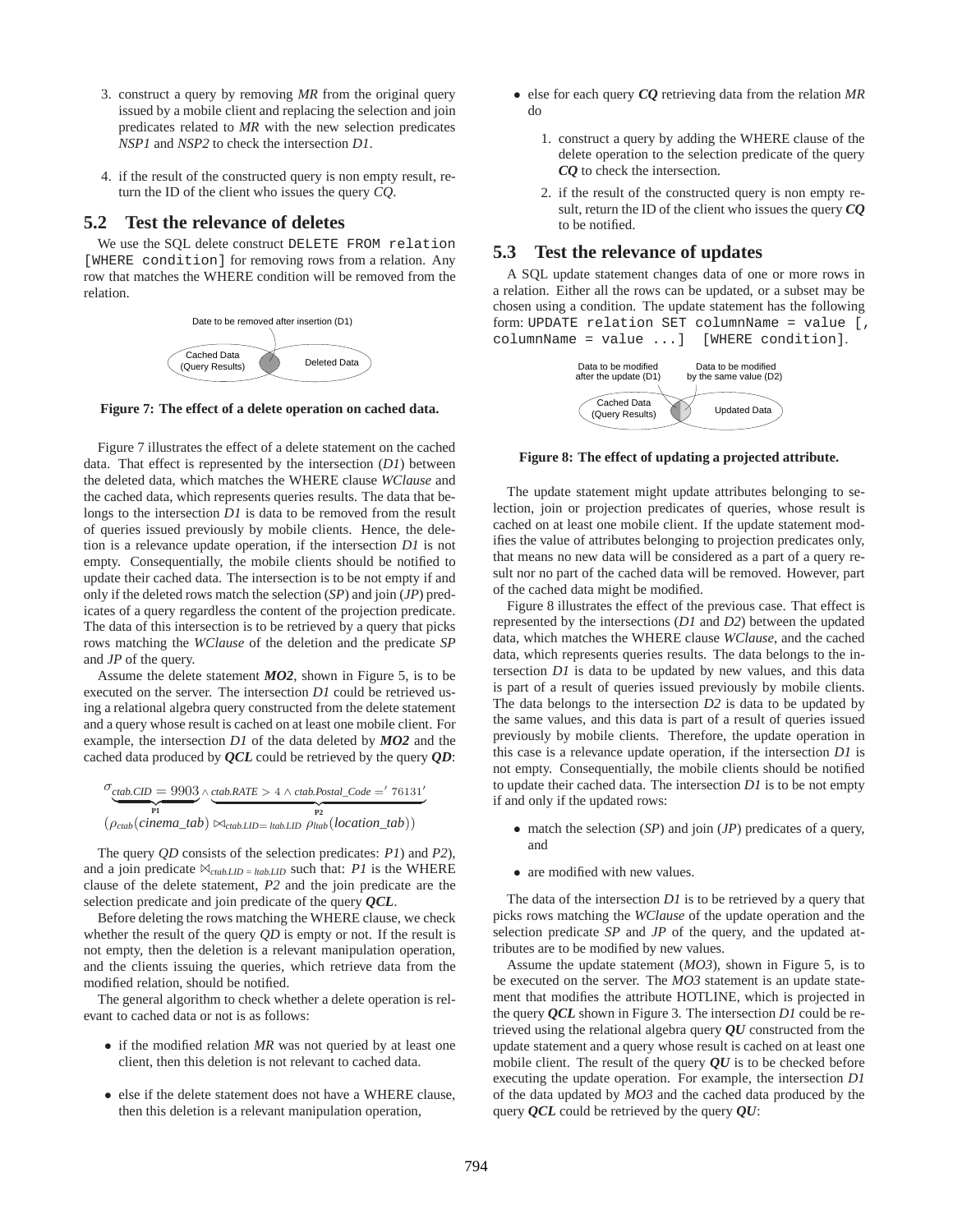```
σ((ctab.cid=9902∧¬(hotline=′0721−2059−333′ ))
```

```
∧ctab.RATE>4∧(ctab.Postal_Code=′76131′ ))
(ρctab(cinema_tab) ⊲⊳ctab.LID=ltab.LID ρltab(location_tab))
```
 $\dot{\rho}$ U is produced by adding the selection predicates (*ctab.cid* =  $\frac{1}{9902} \wedge \neg$  (*hotline* = '0721 – 2059 – 333')) to *QCL*, such that: *ctab.cid* = 9902 is the WHERE clause of the update statement, and  $\neg(hotline =' 0721 - 2059 - 333')$  means that the value of the attribute *HOTLINE* is to be changed to a new value, as the query *QU* is to be executed before the update operation.



#### **Figure 9: The effect of updating a selection or join attribute.**

There are three categories of intersection in the case that the update statement modifies attributes belonging to selection or join predicates. Figure 9 shows these categories, which are:

- Category (*D1*): Data to be deleted after the update , because changing attributes used in selection or join predicates might lead to un-matching.
- Category (*D2*): Data to be remained after the update, although the attributes used in selection or join predicates have been changed, they are still matching the selection and join predicates.
- Category (*D3*): Data to be inserted after the update, the change leads to matching this data with the selection and join predicates, so this data is to be considered as a part of the query result.

The update operation should be considered as a relevant manipulation operation if and only if categories *D1* or *D3* have occurred. In category *D2*, the update should not be considered as a relevant update, because the data is already cached at the client side, and there is no need to modify it.

Assume the update statement MO4, shown in Figure 5, is to be executed on the server. It modifies the attribute *RATE*, which is used in a selection predicate of the query *QCL* shown in Figure 3. The intersection *D1* could be retrieved using a relational algebra query constructed from the update statement and a query whose result is cached on at least one mobile client. For example, the intersection *D1* of the data updated by *MO4* and the cached data produced by the query *QCL* could be retrieved by the query *QU2*:

```
\sigma((ctab.renewed_on=1999)∧(((ctab.RATE > 4)∧¬(7>4))
∨(¬(ctab.RATE>4)∧(7>4)))∧(ctab.RATE>4∧ctab.Postal_Code=′76131′))
(ρctab(cinema_tab) ⊲⊳ctab.LID=ltab.LID ρltab(location_tab))
```
The query *QU2* is constructed by adding the following selection predicates to *QCL*:

- (*ctab.renewed\_on* = 1999) is the WHERE clause of the update statement.
- ((*ctab.RATE* > 4)  $\land \neg (7 > 4)$ ) means this row will not be a part of the query result after the update, but it was a part of the result before the update, category *D1*. The value 7 is the new value assigned to the attribute *RATE* by *MO4* and
- $(\neg (ctab.RATE > 4) \land (7 > 4))$  means this row was not a part of the query result before the update and will be a part of the query result after the update, category *D3*,

• the previous two predicates for *D1* and *D3* are added as a disjunction composite predicate, (*D1* or *D3*).

Regardless the existence of case *D2* the relevancy will not be affected, but it is important to check that data is only in categories *D1* or *D3* as it has been detected in the previous selection predicates.

Assume the update statement *MO5*, shown in Figure 5, is to be executed on the server. The statement is an update statement that modifies the attribute *LID*, which is used in a join predicate. The intersection *D1* between the data updated by *MO5* and the cached data produced by the query *Q* could be retrieved by the query *QU3*:

$$
OQ \leftarrow \sigma_{ctab.RATE > 4 \land ctab.Postal\_Code='76131'} (p_{ctab}(cinema\_tab))
$$
  
\n
$$
\bowtie_{ctab.LID = Itab.LID} p_{ltab} (location\_tab))
$$
  
\n
$$
IDV \leftarrow \pi_{CID, cinema\_tab.LID}(OQ)
$$
  
\n
$$
IDN \leftarrow (\sigma_{renewed\_on <2000} (p_{ctab}(cinema\_tab))
$$
  
\n
$$
\bowtie_{ctab.CID = IDV CID} (IDV)
$$
  
\n
$$
VN \leftarrow \sigma_{IDV.LID \neq 101} (IDV)
$$
  
\n
$$
DI \leftarrow \pi_{IDN.CID,IDN.LID} (IDN) \cap \text{all } \pi_{VN.CID, VN.LID} (VN)
$$

*OQ* is the selection and join predicates of the original query. *IDV* is the ids of the cinema picked in the query result and the LID values participated in the join. *IDN* contains the rows satisfy the update where clause and exist in the result of the query. If *VN* is nonempty that means the new value, 101, assigned to the attribute used in the join predicate is not in the values succeed to join. *D1* will contain any updated row, which was considered in the query result, and because the new value is not one of the values joining with the rows from other table(s) the row is to be removed from the query result.

Moreover, the intersection *D3* of the data updated by *MO5* and the cached data produced by the query *QCL* could be retrieved by the query *QU4*:

$$
NIN \leftarrow \pi_{CID, cinema\_tabLID}(cinema\_tab) - IDV\nCRW \leftarrow \sigma_{(renewed\_on < 2000) \land (RATE > 4)}(cinema\_tab)\nVA \leftarrow \sigma_{IDVLID=101} (IDV)\nWN \leftarrow CRW \bowtie_{CRWCID=NN.CID} NIN\nD3 \leftarrow \pi_{WN.CID, WNLID}(WN) {\left(\begin{smallmatrix} \text{all} \\ \text{all} \end{smallmatrix} \pi_{VA.CID, VALID}(VA)\right)}\right)}
$$

*NIN* contains the rows that were not picked in the query result. *CRW* contains the updated rows that at the sametime satisfy the selection predicates of the query associated to the updated relational. In this example there is only one selction predicate related to *cinema\_tab*, which is *RATE > 4*. If *VA* is nonempty that means the new value, 101, assigned to the attribute used in the join predicate is already in the values succeed to join. *WN* contains the updated rows that were not in the query result and at the sametime satisfy the selection predicates of the query over the updated relation. *D3* contains the updated rows that are to be considered in the query result after the update because the new updated value will join these rows with the rows picked by the rest of the query.

The general algorithm to check whether an update operation is relevant to cached data or not is as follows:

- if the modified relation *MR* was not queried by at least one client, then this update operation is not relevant to cached data.
- else if the update statement does not contain any attribute used in a selection, join, or projection predicate of a query, whose result is cached on at least one mobile client, then this update is irrelevant update operation.
- else if the update statement contains only attribute(s) used in a projection predicate, then for each query *KQ*: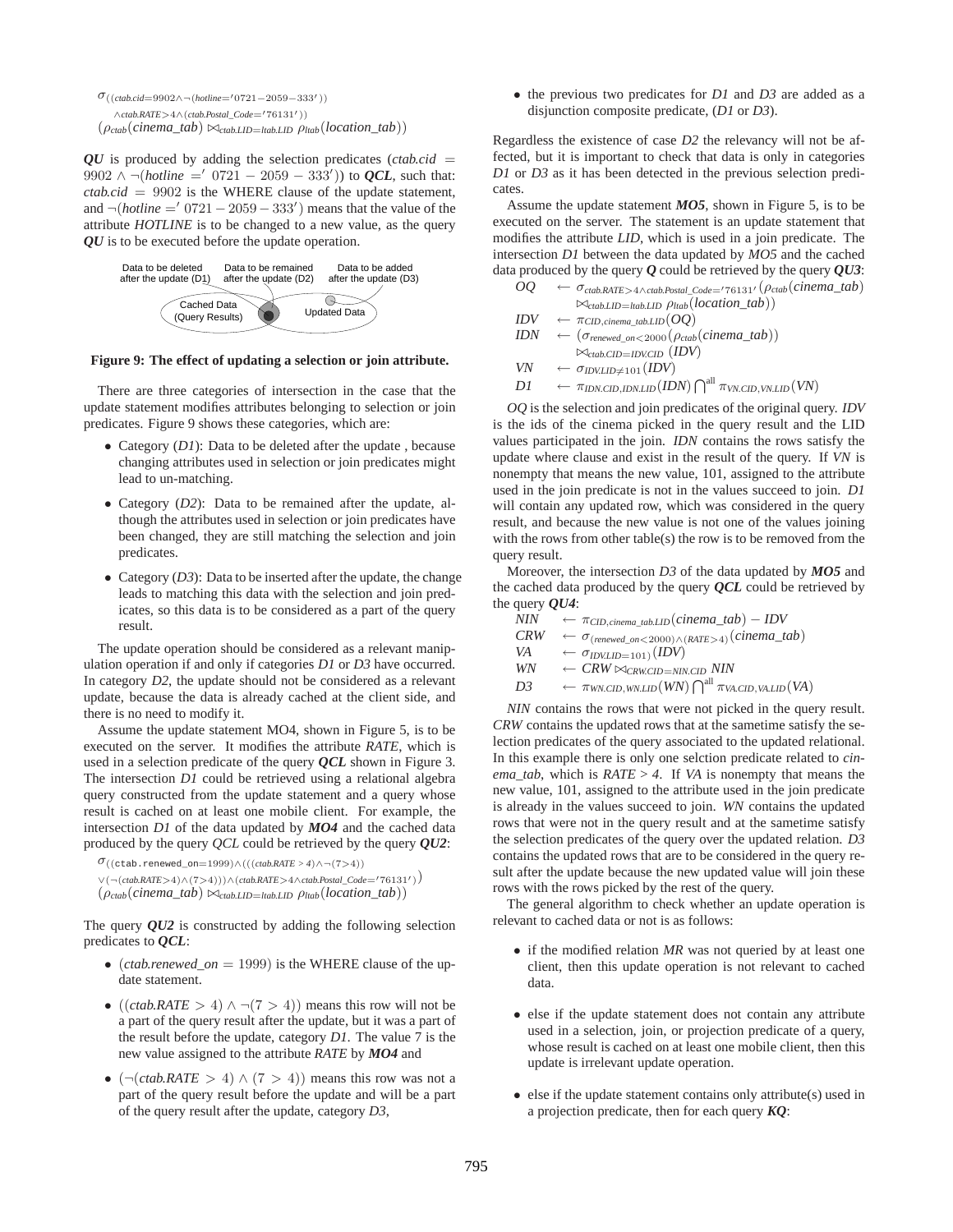- 1. construct a query by adding the WHERE clause of the update operation and the negation of the update SET clause to the selection predicate of *KQ* to check the intersection *D1*.
- 2. if the result of the constructed query is not empty, return the ID of the client who issued *KQ* to be notified.
- if the update statement contains attribute(s) used in a selection predicates, then for each query *KQ*:
	- 1. construct a query, whose selection predicates are the selection predicates matching category *D1* or *D3*.
	- 2. if the result of the constructed query is not empty, return the ID of the client who issued *KQ* to be notified.
- if the update statement contains attribute(s) used in a join predicates, then for each query *KQ*:
	- 1. construct two queries, whose selection and join predicates are matching category *D1* or *D3*, respectively .
	- 2. if the result of at least one of the constructed queries is not empty, return the ID of the client who issued the query *KQ* to be notified.

## **6. XReAl: AN XML-BASED MODEL FOR QUERIES AND MANIPULATIONS**

XREAL 4 provides an XML-based model for queries issued by mobile clients and manipulation operations, which are to be executed by the server. The XREAL model consists of three main components, *mobile client*, *query* and *moperation*. The *mobile client* component represents a particular mobile client and its contextual information. The details of the *mobile client* component is outside the scope of the paper. The *query* component represents a specific query issued by a mobile client in the form of relational algebra, as discussed in Section 4.

The XREAL specifications are to be stored and retrieved using modern DBSs, which is utilized to manage the data at the server. That means on the one hand the management of mobile queries and relevant functions, such as detecting update relevancy, is to be integrated into and supported by the relational DBS. On the other hand, the mobile query management is moved from the application layer to the database layer. The XREAL specifications for queries and manipulation operations assist in developing a mechanism for detecting the update relevancy and notiying mobile clients as a DBS built-in function. This mechanism generates the test queries formalized by the DRUPE method by querying the XREAL specifications.

#### **6.1 The XReAl Model for Queries**

The XREAL model formalizes a relational algebra query as a *query* element that consists of two attributes, *QID* and *MCID*, and a sequence of elements, *relations* and *joins*. Figure 10 shows the XML schema of the *query* component. The *QID* attribute represents a query identification. The *MCID* attribute represents the identification number of a mobile client that issued the query. A query might access only one relation. Therefore, a *query* element contains at least a *relations* element and might has a *joins* element.

The *relations* element is composed of a sequence of at least one *relation* element. The *relation* element consists of an identification attribute, called *RID*, and a sequence of elements, *name, rename, selections* and *projection*. The *name* element represents the name



**Figure 10: The XML Schema of a relational algebra query.**



**Figure 11: The XML Schema of the predicateUDT type.**

of the relation . The *rename* element denotes the temporally name used to refer to the relation in the query. The *selection* element is composed of a sequence of a *spredicate* element of type *predicateUDT*. The *projection* element consists of a sequence of at least one *attribute* element of type *attributeUDT*.

The *predicateUDT* type is a complex type composed of one of the elements *simplePredicate* or *compositePredicate*, as depicted in Figure 11. The *simplePredicate* element consists of a sequence of elements, *attribute, operator* and *operand*. The *attribute* element is of type *attributeUDT*.

The *operator* element is of type *logicalOperatorUDT*, which is a simple type that restricts the token datatype to the values (*eq, neq, lt, lteq, gt,* and *gteq*). Respectively, they refer to equal, not equal, less than, less than or equal, greater than, and greater than or equal. The *operand* element is composed of one of the elements *value* or *attribute*. The *value* element is to be used with selection predicates. The *attribute* element is to be used with join predicates.

The *compositePredicate* element consists of a sequence of elements, *rpredicate, junction* and *lpredicate*. The *rpredicate* and *lpredicate* elements are of type *predicateUDT*. Consequentially, the *rpredicate* and *lpredicate* elements might consists of simple or composite predicate. The *junction* element is of type *junctionUDT*, which is a simple type that restricts the token datatype to the values (*and* and *or*).

The *attributeUDT* type is a complex type composed of an at-

<sup>4</sup> the acronym stands for **X**ML-Based **Re**lational **Al**gebra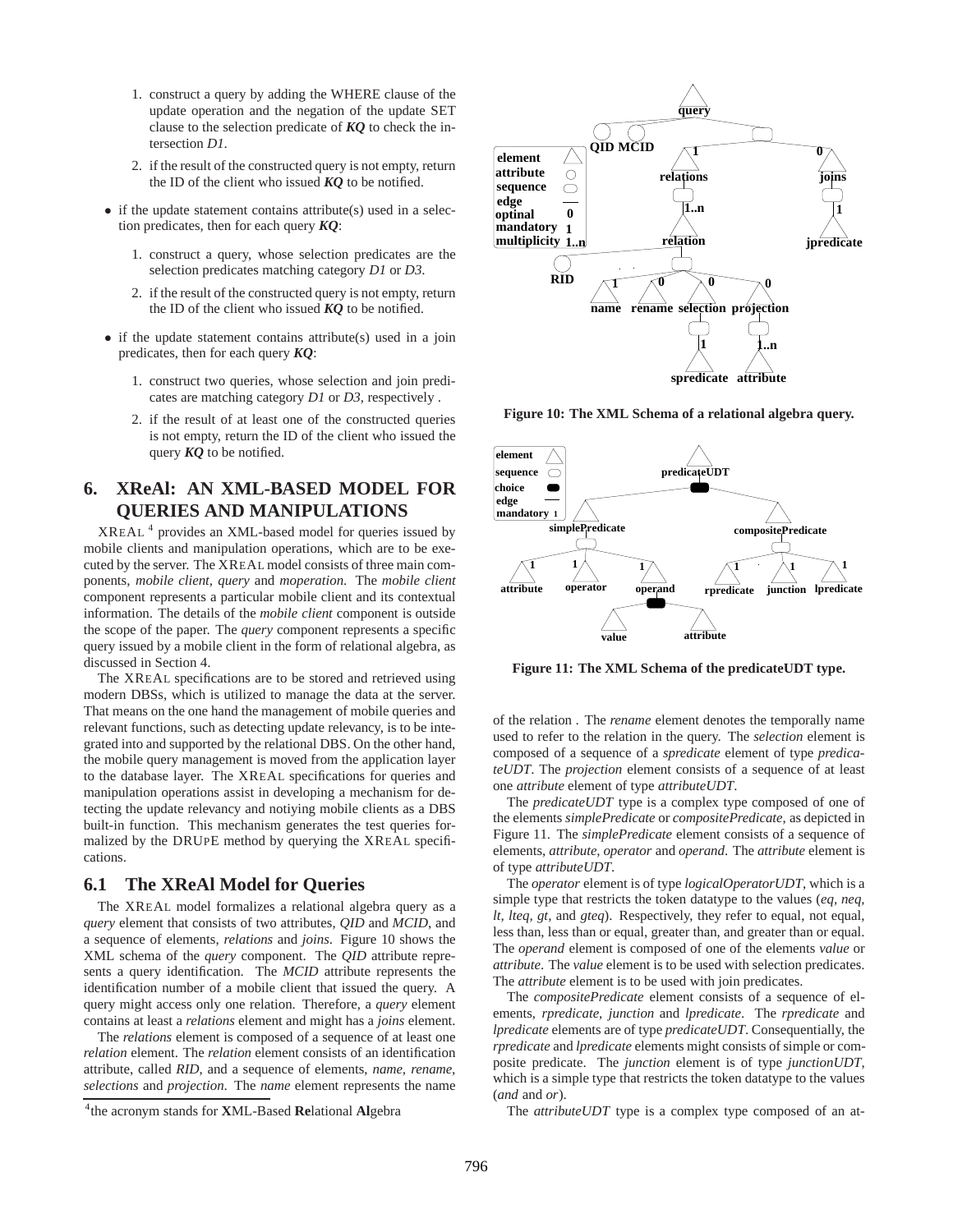tribute, called *ofRelation*, and a sequence of elements, *name*, *isIN-Result* and *rename*. The *ofRelation* attribute represents a relation ID, to which the attribute belongs. The *name* element denotes the name of the attribute. The *isINResult* is an optional element that determines whether the attribute is projected in the final result of the query or not. The *rename* element represents the new name assigned to the attribute in the query.



**Figure 12: The XML Schema of the manipulation operations.**

#### **6.2 The XReAl Model for Manipulations**

The XREAL model formalizes manipulation operations with respect to the manipulation operations in the SQL language. A manipulation operation might be an insert, delete or update operation. Figure 12 shows the XML schema of the *moperation* component, which might consists of one *IStatement, DStatement*, or *UStatement*. The *IStatement* element consists of attributes, *IID* and *ReceiveAt*, and a sequence of elements, *rname* and *attributes*. The *rname* element represents the name of the manipulated relation. The *attributes* element represents the attributes of the inserted tuple and the corresponding value for each attribute. The *DStatement* element consists of attributes, *DID* and *ReceiveAt*, and a sequence of elements, *rname* and *where*. The *where* element is of type *predicateUDT*. The *UStatement* element consists of attributes, *UID* and *ReceiveAt*, and a sequence of elements, *rname, set* and *where*. The *where* element is of type *predicateUDT*. The *set* element is of type *simplePredicate* and restricted to use an equal operator only. It is assumed that the update statement is to modify only one attribute at a time.

#### **6.3 An Example**

It is assumed that a mobile client, whose ID is *MC101*, issued the query *QCL* shown in Figure 4. Figure 13 illustrates an overview of the XREAL specification for the query *QCL*. This specification consists of a *query* element. The query ID is *QID1*. There are two relations (*cinema\_tab* and *location\_tab*), whose *RID*s are RID01 and RID02 respectively. These relations are joined together using one join predicate, which is RID01.LID = RID02.LID.

Figure 14 illustrates the XREAL specification for the relation, whose ID is *RID01*. This specification consists of a *relation* element. The name of the relation is *cinema\_tab*, and its rename is *ctab*. There is a selection operation over the relation, which is *RATE > 4*. There is also a projection operation that picks the attributes *CNAME*, *HOTLINE* and *LID*. The order of the elements indicates the order of the operations. In the relation whose ID is *RID01*, the selection operation precedes the projection operation.



**Figure 13: The XREAL specification of the** *QCL* **query.**

| $\langle$ relation RID="RID01" $>$                            | $<$ projection $>$                                         |
|---------------------------------------------------------------|------------------------------------------------------------|
| $\langle$ name $\rangle$ cinema tab $\langle$ /name $\rangle$ | $<$ attribute $>$                                          |
| $<$ rename $>$ ctab $<$ /rename $>$                           | $\langle$ name $>\rangle$ CNAME $\langle$ /name $>\rangle$ |
| $<$ selection $>$                                             | $\langle$ /attribute $\rangle$                             |
| $<$ spredicate $>$                                            | $\langle$ attribute $\rangle$                              |
| $\langle$ simplePredicate $\rangle$                           | $\langle$ name $>$ HOTLINE $\langle$ /name $>$             |
| $<$ attribute $>$                                             | $\langle$ /attribute $\rangle$                             |
| $<$ name $>$ RATE $<$ /name $>$                               | $<$ attribute $>$                                          |
| $\langle$ attribute $\rangle$                                 | $\langle$ name $>\rangle$ LID $\langle$ /name $>\rangle$   |
| $<$ operator $>$ gt $<$ /operator $>$                         | $\langle$ /attribute $\rangle$                             |
| $<$ operand $>$                                               | $\langle$ /projection $>$                                  |
| $\langle$ value $>4\langle$ /value $>$                        | $\langle$ relation $\rangle$                               |
| $\langle$ /operand $\rangle$                                  |                                                            |
| $\langle$ /simplePredicate $\rangle$                          |                                                            |
| $\langle$ /spredicate $\rangle$                               |                                                            |
| $\langle$ /selection $\rangle$                                |                                                            |

**Figure 14: The XREAL specification of the relation RID01.**

The operations over the relations, whose IDs are *RID01* and *RID02*, precede the join operation.

Figure 15 illustrates the XREAL specification for the insert operation shown in Figure 5. *IStatement* of the insert operation consists of attributes, *IID* whose value is *I3001* and *receivedAt* that determines the receipt time. There are six elements of type *attribute* that specify the name and value of an attribute, such as *CID* and *9905* for the first attribute of the insert statement.

Figure 16 illustrates the XREAL specification for the delete operation shown in Figure 5. *DStatement* of the delete operation consists of attributes, *DID* whose value is *D5001* and *receivedAt* that determines the receipt time. There is a *where* element under *DStatement* that formalizes the where clause of the delete statement, which is *CID = 9903*.

Figure 17 illustrates the XREAL specification for the update operation shown in Figure 5. *UStatement* of the update operation consists of attributes, *UID* whose value is *U7001* and *receivedAt* that determines the receipt time. The *set* element formalizes the set clause of the update statement, which is *RATE = 7*. The *where* element of *UStatement* formalizes the where clause of the update operation, which is *RENEWED\_ON = 1999*.

# **7. UptiME: A MANAGEMENT SYSTEM FOR QUERIES AND CACHES**

This section presents a proof-of-concept system, called UPTIME (**Up**date No**ti**fication **M**ade **E**asy), that utilizes DBSs as a base for managing queries and caches in mobile information systems. New sub-systems must be introduced to DBSs to support the management of mobile databases. Detecting update relevancy and notifying clients by such updates are examples of the new required subsystems. UPTIME utilizes the DRUPE method and the XREAL model to develop an update notification mechanism as a built-in function inside DBSs that provides XML management support and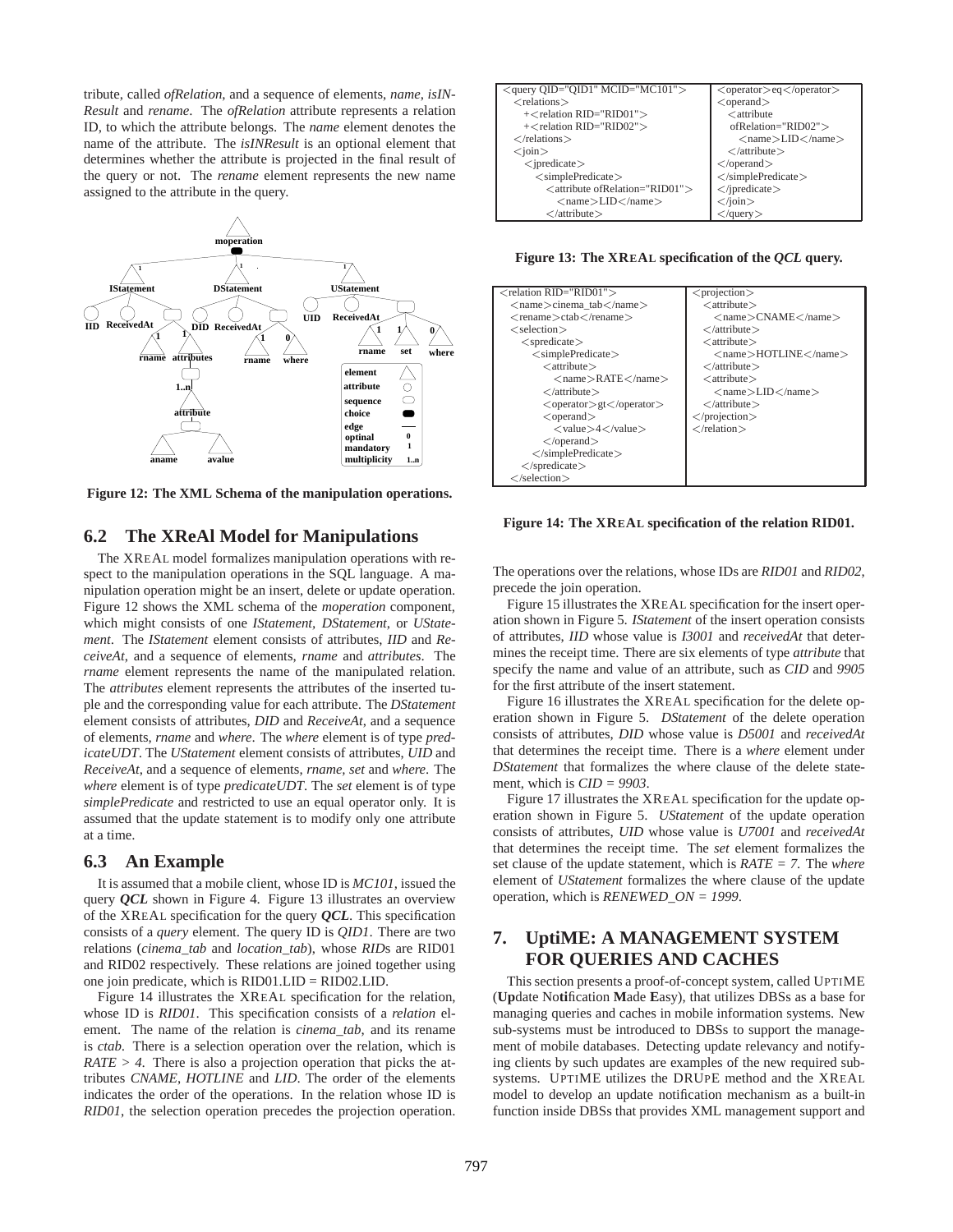| <istatement <="" iid="I3001" td=""><td><math>&lt;</math>attribute<math>&gt;</math></td></istatement> | $<$ attribute $>$                                         |
|------------------------------------------------------------------------------------------------------|-----------------------------------------------------------|
| receivedAt="2008-09-12T11:34:27" >                                                                   | $\langle$ aname $>$ HOTLINE $\langle$ /aname $>$          |
| $<$ mame $>$ cinema tab $<$ /mame $>$                                                                | $\langle$ avalue $>$ 111333888 $\langle$ /avalue $>$      |
| $<$ attributes $>$                                                                                   | $\langle$ attribute $\rangle$                             |
| $<$ attribute $>$                                                                                    | $<$ attribute $>$                                         |
| $\langle$ aname $\rangle$ CID $\langle$ /aname $\rangle$                                             | $\langle$ aname $\rangle$ RATE $\langle$ /aname $\rangle$ |
| $\langle$ avalue $\rangle$ 9905 $\langle$ /avalue $\rangle$                                          | $\langle$ avalue $\rangle$ 7 $\langle$ /avalue $\rangle$  |
| $\langle$ /attribute $\rangle$                                                                       | $\langle$ attribute $\rangle$                             |
| $<$ attribute $>$                                                                                    | $<$ attribute $>$                                         |
| $\langle$ aname $\rangle$ CNAME $\langle$ /aname $\rangle$                                           | $\langle$ aname $\rangle$                                 |
| $\langle$ avalue $\rangle$ Cineplex $\langle$ /avalue $\rangle$                                      | RENEWED ON                                                |
| $\langle$ /attribute $\rangle$                                                                       | $\langle$ avalue $>$ 2004 $\langle$ /avalue $>$           |
| $<$ attribute $>$                                                                                    | $\langle$ attribute $\rangle$                             |
| $\langle$ aname $>$ LID $\langle$ aname $>$                                                          | $\langle$ attributes $>$                                  |
| $\langle$ avalue $>$ 102 $\langle$ /avalue $>$                                                       | $\langle$ /IStatement $\rangle$                           |
| $\langle$ attribute $\rangle$                                                                        |                                                           |

**Figure 15: The XREAL specification of the operation** *MO1***.**



**Figure 16: The XREAL specification of the operation** *MO2***.**

triggering mechanism. The following sections discusses the conceptual architecture of the UPTIME system and the use of the DBSs utilities for supporting the repository of the XREAL specifications and an update notification mechanism.

## **7.1 A Conceptual Architecture**

The UPTIME system provides management support for the contextual information concerning clients, queries issued by these clients and manipulation operations that are to be executed by the server. Moreover, update notification is one of the main functionality of UPTIME in order to preserve the consistency of the database. Figure 18 depicts the conceptual architecture of UPTIME that consists of two main layers, the *Application Layer* and *DBS Layer*.

The main functionality of the *Application Layer* is to communicate with external entities, such as mobile clients, and to prepare the contextual information, queries and manipulations to be managed by the *DBS Layer*. The functionality of the *Application Layer* are provided through three sub-systems, *Mobile Client Manager*, *Query Manager* and *Manipulation Manager*.

*Mobile Client Manager* is responsible for registering, unregistering a client and formalizing the contextual information of the client using the XREAL model. The main duties of *Query Manager* include receiving queries from the registered clients, formalizing the query using the XREAL model, registering it, reply to client queries, and unregistering queries. There is a need to register a query if the client is going to cache the query result. As soon as a client decides to delete cached data extracted from specific queries, *Query Manager* should be informed to unregister these queries from the system. *Manipulation Manager* takes the responsibilities for formalizing and registering manipulation operations.



**Figure 17: The XREAL specification of the operation** *MO4***.**

| The Application Layer                                                        |                                                                                                                                                       |                                                                 |  |
|------------------------------------------------------------------------------|-------------------------------------------------------------------------------------------------------------------------------------------------------|-----------------------------------------------------------------|--|
| Mobile Client<br>Manager                                                     | <b>Query</b><br>Manager                                                                                                                               | Manipulation<br>Manager                                         |  |
| The DBS Layer<br>Update Notification<br>Mechanism<br>Triggering<br>Mechanism | <b>XReAl Repository</b><br>* Information of Mobile Clients<br>* Encoded Mobile Oueries<br>* Encoded Manipulation Operations<br>* Update Notifications | <b>Database</b><br>Relational Data of<br>A Specific Application |  |

**Figure 18: The conceptual architecture of the UptiME System.**

The XREAL model is used to encode manipulation operations to be stored into the XREAL repository.

The *DBS Layer* mainly supports the management of the XREAL repository, detecting and notifying clients, whose cached data is affected by manipulation operations. The XREAL repository stores XREAL specifications, such as contextual information, queries and manipulations, and notifications that should be sent to specific mobile clients. Furthermore, the database of a specific application domain, such as the cinema database, is to be managed within the *DBS Layer*. UPTIME extended DBSs, which provide XML data management and triggering mechanism, to react as a mobile database system.

## **7.2 The XReAl Repository**

UPTIME utilizes the modern DBSs, which provide XML management support such as DB2 [12] and Oracle [15], to provide a repository for storing the XREAL specifications and update notifications. The XREAL repository is based on a relational database schema, in which XML type is supported to store well-formed and validated XML documents.

Figure 19 depicts the database schema of the XREAL repository. The schema consists of four fundamental relations, *mclient, query*, *manipulation*, and *notification*. A manipulation operation might cause notification(s) to be sent to mobile clients issuing queries, whose cached result intersects with data affected by the manipulation operation.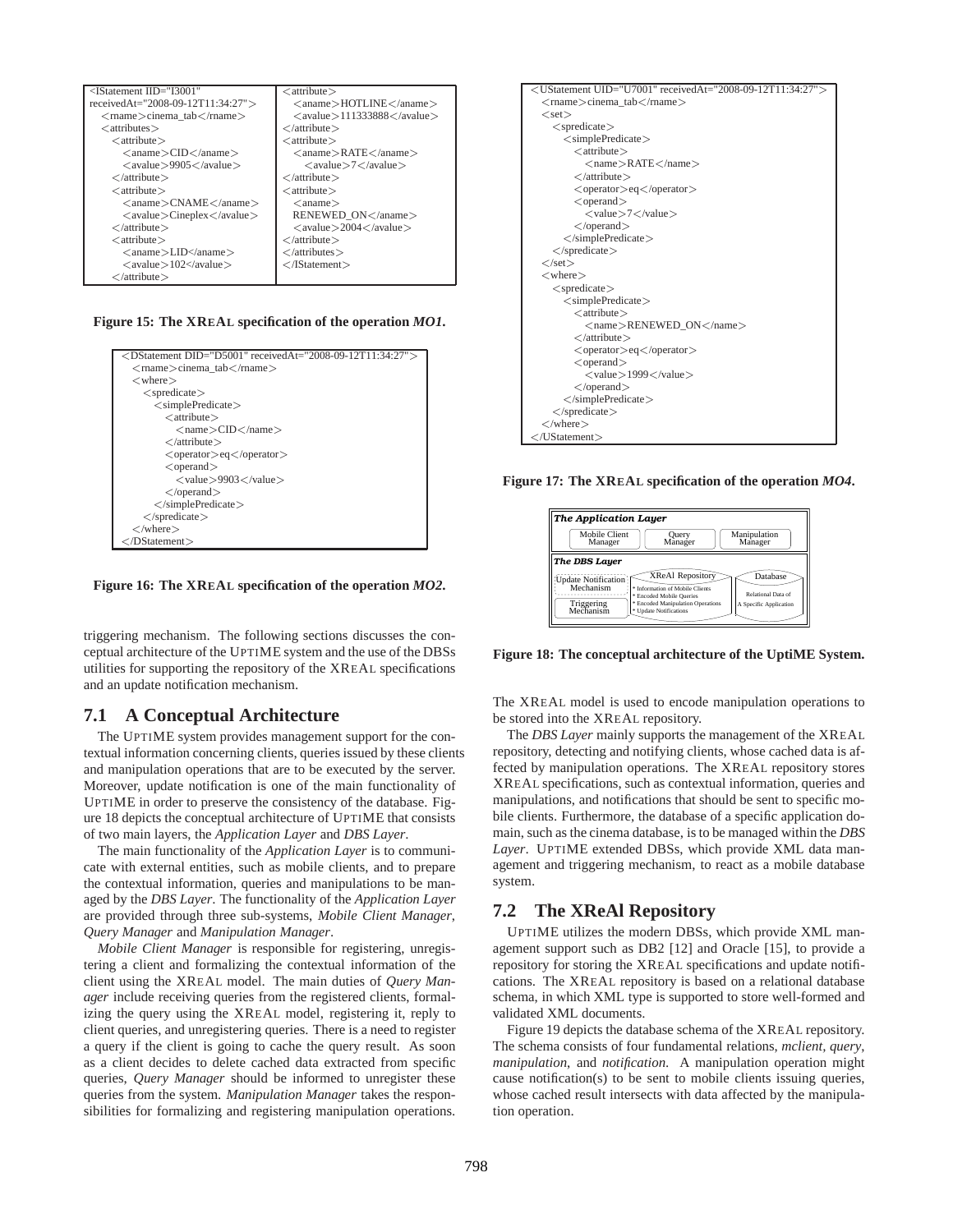

**Figure 19: The ER diagram of the XReAl Repository**

The relations, *mclient* and *query*, consist of a primary key attribute (*MCID* and *QID*) and an attribute of XML type (*MCINFO* and *QTree*). Each manipulation operation has an identification number and is classified into three types, *insert, delete*, and *update*. The attributes *MaID* and *Type* store the identification number and the type of an operation. The both attributes represent the primary key of the relation. Manipulation operations are classified also into two status new (*N*) or tested (*T*) operations. The *Status* attribute represents the status of an operation. The time at which the operation is received is to be stored into the *received\_at* attribute. The *ISTMT, DSTMT* and *USTMT* attributes are of XML type and store XML documents representing XREAL specification for *insert, delete* or *update* operations respectively. The content of the attributes of XML type is to be validated by the XML schema of the XREAL model.

The *notification* relation consists of the attributes, *MCID, QID*, (*MaID, Type*) and *detected\_at* that represents the time at which the notification is detected. The tuples of the *notification* relation are to be inserted as a result of testing the intersections between cached and modified data, as it is discussed in the following sub-section.

#### **7.3 A Trigger-Based Notification Mechanism**

UPTIME utilizes the triggering mechanism provided by DBSs to develop an update notification mechanism as a built-in function of DBSs. The update notification mechanism of UPTIME detects the relevancy of upadtes (manipulation operations) and notifies clients caching data affected by such updates. Figure 20 depicts a flowchart diagram of the update notification mechanism of UP-TIME . This mechanism is based on two triggers created over the *manipulation* and *notification* tables.



**Figure 20: A flowchart of the UPTIME notification mechanism.**

The trigger attached to the *manipulation* table invokes a Java stored procedure, called *JSPDetective*, after inserting a new tuple representing a manipulation operation. *JSPDetective* starts by generating for each new manipulation operation a list of SQL insert statements based on the DRUPE method, as discussed in Subsection 7.4. The generation process is impleneted using XQuery [18] queries executed by the DBS. Generating a non-empty list means that there is a chance of detecting a client, whose cached data is to be affected by the operation. Then, *JSPDetective* executes the SQL insert statements, which are based on *SELECT* statement that might return a tuple to be inserted into the *notification* table. After executing safely the generated SQL insert statements, *JSPDetective* executes the manipulation operation, which is to be executed also if the generated list is empty. Finally, *JSPDetective* changes the status of the manipulation operation to be tested  $(T)$ . All these actions are processed as a part of the transaction of inserting a manipulation operation into the *manipulation* table. *JSPDetective* handles these actions a one sub-transaction, all or nothing. For simplicity, the exception handling is ignored in Figure 20.

The trigger attached to the *notification* table invokes a Java stored procedure, called *JSPNotifier*, after inserting new tuple(s) by *JSPDetective*. For each new tuple *JSPNotifier* sends a SMS to the clients, whose cached data affected by the manipulation operation.

#### **7.4 SQL Templates for the Insert Statements**

In case a manipulation operation modifies a specific table, which is used in several queries *CQi*, there is a probability that several rows are to be added to the *notification* table. These rows are to be added if and only if there is an intersection between the result of *CQi* and the modified data. This intersection is to be determined using a SELECT statement, called *TEST*, returning the number of picked rows. This *TEST* statement is based on the DRUPE method.

```
Insert into NOTIFICATION
select MCID?, QID?, MaID?, Type? , current timestamp
from sysibm.sysdummy1
where 0 <( a SQL query that
   is generated according to the DRUPE method
   and returns the number of picted rows using count(*)
```
**Figure 21: A generic SQL template for the insert statements.**

| 01 XOUERY                                                         |  |  |  |
|-------------------------------------------------------------------|--|--|--|
| 02 <listofinsertions></listofinsertions>                          |  |  |  |
| $03 \{$                                                           |  |  |  |
| 04 for SMSTMT in                                                  |  |  |  |
| 05 db2-fn:sqlquery("SELECT IT.ISTMT FROM XREAL_INSERTIONS_TAB     |  |  |  |
| AS IT WHERE status $=$ 'N'")//IStatement<br>06                    |  |  |  |
| 07 return                                                         |  |  |  |
| <insertions caused_by_maid="{\$MSTMT//@IID}"><br/>08</insertions> |  |  |  |
| 09                                                                |  |  |  |
| 10<br>for \$query in                                              |  |  |  |
| db2-fn:xmlcolumn('OUERY.OTREE')<br>11                             |  |  |  |
| //query[//relation/name="{\$MSTMT//rname/text()}"]<br>12          |  |  |  |
| 13<br>return                                                      |  |  |  |
| 14<br>$<$ InsertionDDL $>$                                        |  |  |  |
| <b>Insert into NOTIFICATION</b><br>15                             |  |  |  |
| select '{\$query/data(@MCID)}', '{\$query/data(@QID)}',<br>16     |  |  |  |
| '{\$MSTMT//data(@IID)}', 'I', current timestamp<br>17             |  |  |  |
| from sysibm.sysdummy1<br>18                                       |  |  |  |
| where $0 <$<br>19                                                 |  |  |  |
| 20                                                                |  |  |  |
| 21<br>                                                            |  |  |  |
| 22<br>$)$                                                         |  |  |  |
| 23<br>$\}$                                                        |  |  |  |
| $24$ $\leq$ /ListOFInsertions>                                    |  |  |  |
|                                                                   |  |  |  |

**Figure 22: A generic SQL template for the insert statements.**

The structure of the generated insert statement consists of two dynamic parts. The first part is the row that probably will be added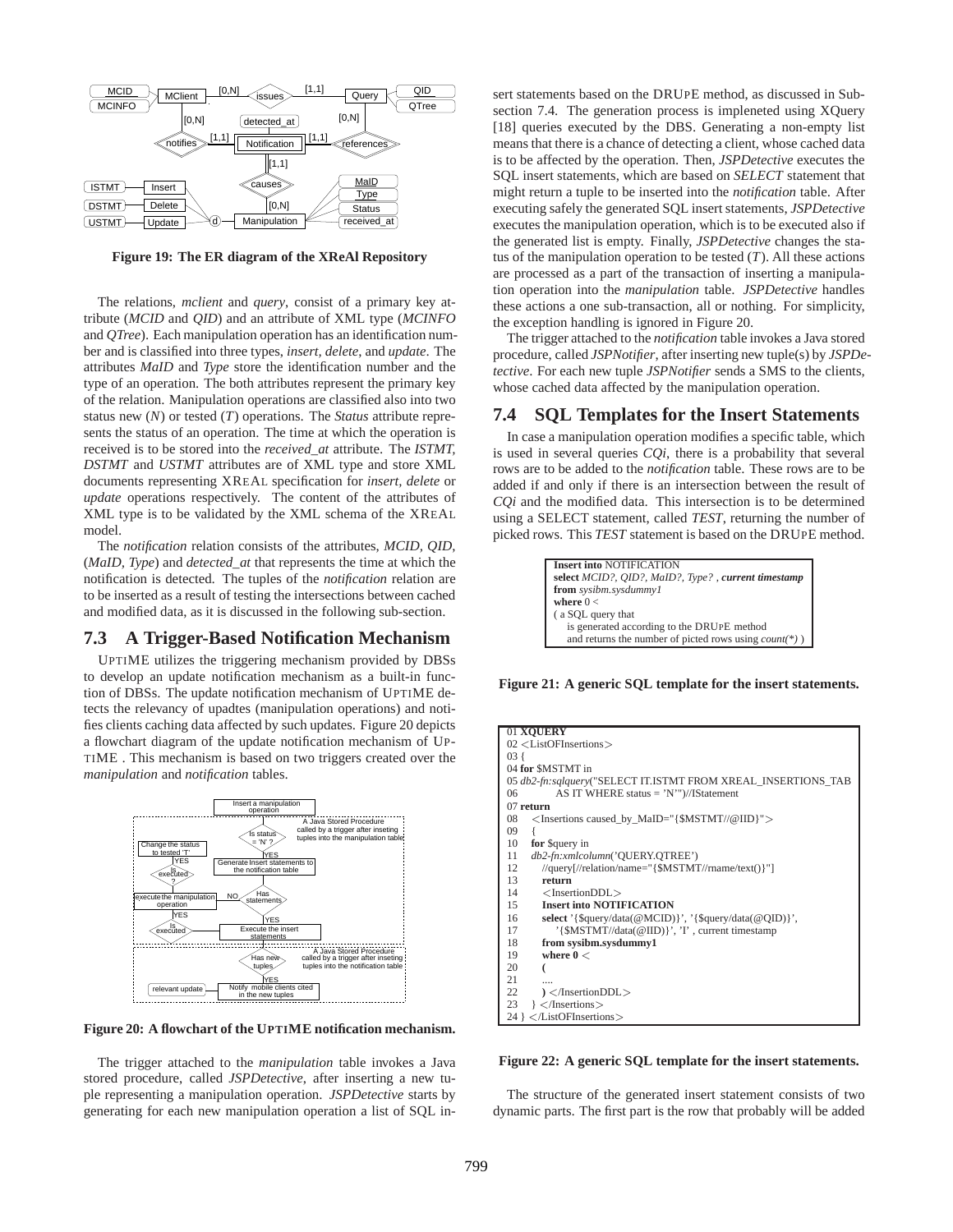if and only if the *TEST* statement returns a positive result. This row is added using *SELECT* statement over a dummy table. The *SELECT* statement includes a where clause, which consists of one predicate. This predicate checks that zero is less than the number of rows returned from a specific *TEST* statement generated dynamicly according to the relevant DRUPE test. Intuitively, The second part is the *TEST* statement.

| $\langle$ ListOFInsertions $\rangle$            |
|-------------------------------------------------|
| <insertions caused_by_maid="XXXX"></insertions> |
| $+$ < Insertion DDL >                           |
| $+$ < Insertion DDL >                           |
| $+$ < Insertion DDL >                           |
| $<$ /Insertions >                               |
| $\langle$ ListOFInsertions>                     |

**Figure 23: The result of the XQuery.**



**Figure 24: A) a SQL template for the insert, B) an example.**

Figure 21 depicts the general structure of the insert statement used to detect clients, whose cached data affected by a manipulation operation. The SELECT statement shown in Figure 21 returns specific values for the client ID, query ID, manipulation ID and type, and the time at which this row will be added to the notification table. SYSIBM.SYSDUMMY1 is a dummy table provided by DB2 to be used for SQL statements, in which a table reference is required but the contents of the table are not important.

Figure 22 shows the query formalized using XQuery to generate an insert statement for each manipulation operation, whose status is new (*N*), and queries, which use the modified table. Lines 15-19 in Figure 22 shows the generation of the first dynamic part of the insert statement. XREAL\_INSERTIONS\_TAB is the physical table representing the manipulation relation shown in Figure 19 for the insert operation. The generic result of this XQuery is illustrated in Figure 23. The result is an XML document that consists of a list of insert statements caused by a speific manipulation operation. *JSPDetective* after executing the XQuery executes these insert statements.

Figure 24.A depicts a SQL template for an insert operation. The *TEST* statement for the insert operation consists of a SQL selecting from the tables used by the query except the modified query. The where clause of the *TEST* statement constructed from the selection and join predicates of the query except that the selection and join predicate(s) related to the modified table re-constructed using the actual inserted values. Figure 24.B shows the *TEST* statement for checking the relevancy of the insert operation shown in Figure 15 on the query *QCL* shown in Figures 13 and 14. As shwon in Figure 24.B, the selection predicate *RATE > 4* and join predicate *CTAB.LID = LTAB.IID* are both re-constructed by replacing the attributes RATE and CTAB.LID respectively by the corresponding values (7, 102) from the insert statement.

The SQL template of a *TEST* statement for the delete operation is shwon in Figure 25.A. The template consists of a SQL selecting



**Figure 25: A) a SQL template for the delete, B) an example.**

|                                 | R                                  |
|---------------------------------|------------------------------------|
| select count $(*)$              | select count $(*)$                 |
| from the relations of the query | from the relations of the query    |
| where                           | where                              |
|                                 |                                    |
|                                 |                                    |
| the where clause of             | $cid = 9902$                       |
| the update operation            | and                                |
| and                             | not (hotline = $'0721-2059-333'$ ) |
| the negation of the set clause  |                                    |
| of the update operation         | and                                |
|                                 |                                    |
| and                             | $CTAB.LID = LTAB.LID$ and          |
|                                 | Postal Code = $'76131'$ and        |
| the selection and join          | $RATE > 4)$ )                      |
| predicates of the query)        |                                    |

**Figure 26: A) SQL template for an update operation modifying a projected attribute, B) an example.**

from the tables used by th query, and a where clause constructed by adding conjunctively the where clause of the delete operation to the selection and join predicates of the query. Figure 25.B shows the *TEST* statement for checking the relevancy of the delete operation shown in Figure 16 on the query *QCL* shown in Figures 13 and 14. As shwon in Figure 25.B, the where clause (*CID = 9903*) of the delete operation is added to the selection and join predicates of the *QCL* query.

The SQL template of a *TEST* statement for an update operation modifying a projected attribute is shwon in Figure 26.A. The template consists of a SQL selecting from the tables used by th query, and a where clause constructed by adding conjunctively the where clause of the update operation and the negation of the set clause to the selection and join predicates of the query. Figure 26.B shows the *TEST* statement for checking the relevancy of the update operation number *MO3* shown in Figure 5 on the query *QCL*. As shwon in Figure 26.B, the where clause (*CID = 9902*) and the negation of the set clause (*not (hotline = '0721-2059-333')*) of the update operation are added to the selection and join predicates of the *QCL* query.

Figure 26.A depicts a SQL template for an update operation modifying an attribute used in a selection predicate. The *TEST* statement for the update operation consists of a SQL selecting from the tables used by the query. The where clause of the *TEST* statement consists of the where clause of the update, the join and selection predicates except the selection predicate(s) over the modified attributes, and disjunction predicate that test case D1 and case D3. Figure 26.B shows the *TEST* statement for checking the relevancy of the update operation shown in Figure 17 on the query *QCL*. As shwon in Figure 27.B, the predicate,  $((RATE > 4)$  and not $((7) > 4)$ *)*, checks whether the rate of the cinema was greater than 4 and will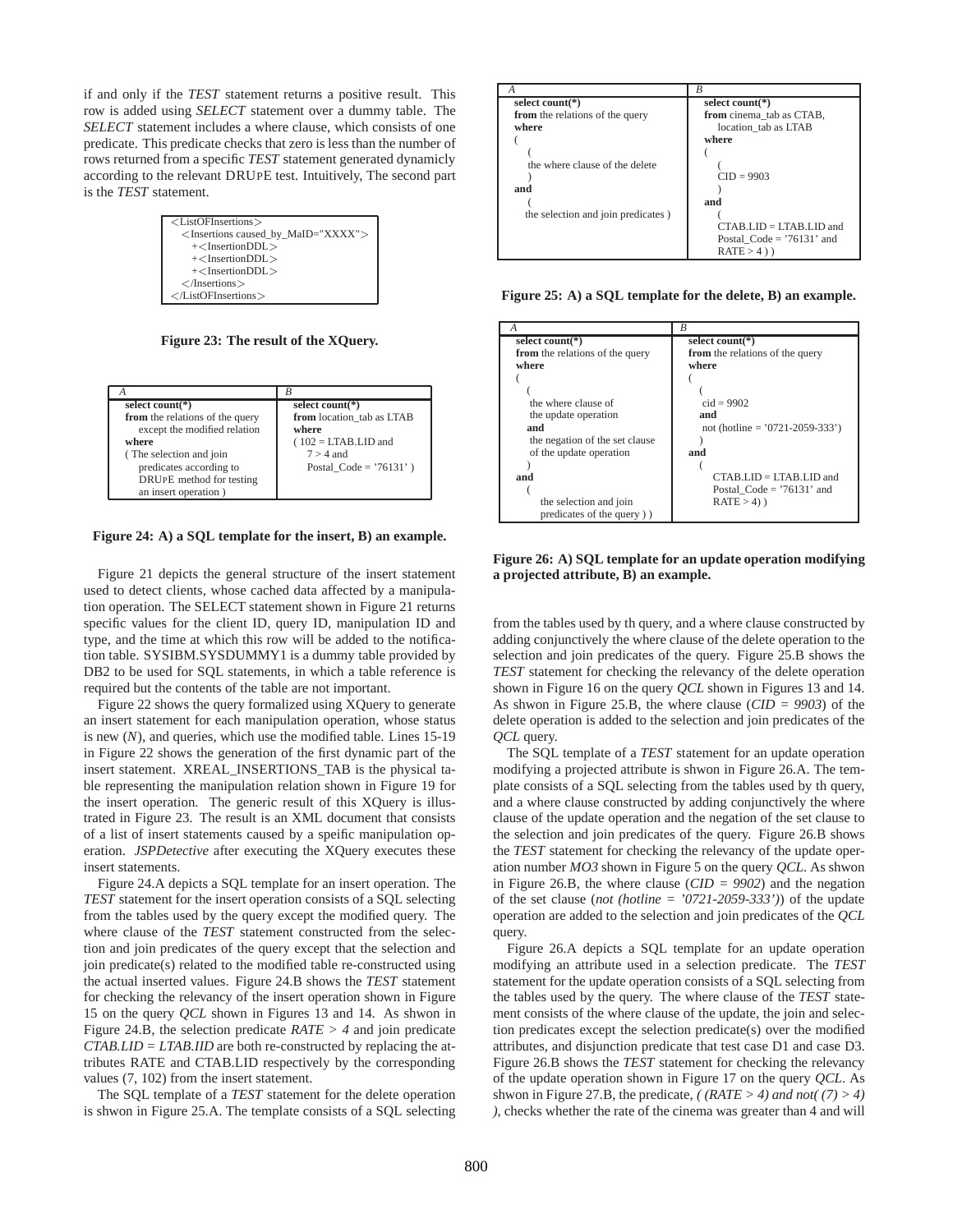

**Figure 27: A) SQL template for an update operation modifying a selection attribute and B) an example.**

not remain greater than 4 after the update or not, *case D1*. However the predicate,  $not(RATE > 4)$  and ((7) > 4) checks whether the rate of the cinema was not greater than 4 and will be greater than 4 after the update or not, *case D3*.



**Figure 28: A) SQL template for an update operation modifying a join attribute, B) an example.**

Figure 28.A depicts a SQL template for an update operation modifying an attribute used in a join predicate. The *TEST* statement checks that the updated rows are fall in the intersection *D1* or *D3*. A row is to be part of *D1* if and only if the row was part of the query result and the new value is not one of the joining values. A row is to be part of *D3* if and only if the row satisfying the selection predicates related the updated table was not part of the query result and the new value is one of the joining values. Figure 28.B shows the *TEST* statement for checking the relevancy of the update operation number *MO5* shown in Figure 5 on *QCL*. As shwon in Figure

28.B, for *case D1* the XC.CID should be one of the rows picked in the query result and the value 101 is not one of the joining values used in the query, and for *case D3*, the updated rows satisfying the selection predicate ( $RATE > 4$ ), were not part of the query result and the new value is one of the joining values.

## **8. EVALUATION**

We have utilized DB2 Express-C 9.5 [12] and the Sun Java 1.6 language to implement the *DBS Layer* shown in Figure 18. The XML Schema of the XREAL model is used to validate the attributes of XML type shown in Figure 19. The shown SQL and XQuery queries are formalized to be executed using DB2. However, these queries could be supported by other DBSs, which provide XML management support and triggering mechanism. The *Application Layer* of UPTIME is in-progress. Currently, the developed functionally of the *Application Layer* is restricted to register mobile clients and queries and to insert manipulation operations. All test were done on a standard PC running Ubuntu 8.04 Linux (Intel(R) Core(TM)2 Duo CPU @ 2.20GHz with 2 GB of RAM). Figure 29 illustrates the time consumption for registering queries on the server and for checking the relevance of insert, update and delete operations. We used the example queries and modifications presented throughout the paper for our experiments.



**Figure 29: Evaluation of time consumption**

The method of detecting the intersection(s) between modified data and cached data demands a registration of queries issued by mobile clients. These queries are to be stored in the server as individual entries on the XREAL repository. This method avoids query indexing as needed in other approaches like those presented in [8]. The time that is required to register or de-register a query is the time required to insert or delete an individual query without a need to re-construct the index of the queries. Registering a 16,384 queries took only approximately 6 seconds<sup>5</sup> in our experiments. As shown in Figure 29, the time for registering queries is linear to the number of queries. In other approaches that are based on query indexing, such as presented in [8], the registration time exponentially increases with the growth in the number of queries. Avoiding the query indexing provides high scalability in handling a great number of clients and queries.

Beside the scalability, another advantage of the method presented in this paper is the applicability of the method to be implemented

<sup>5</sup>The algorithms presented in [8] needed more than 80 seconds for registering 10,000 queries, some others presented in [9] where even slower. However, these results base on a 1.6 GHz Athlon machine with only 512 MB of memory.